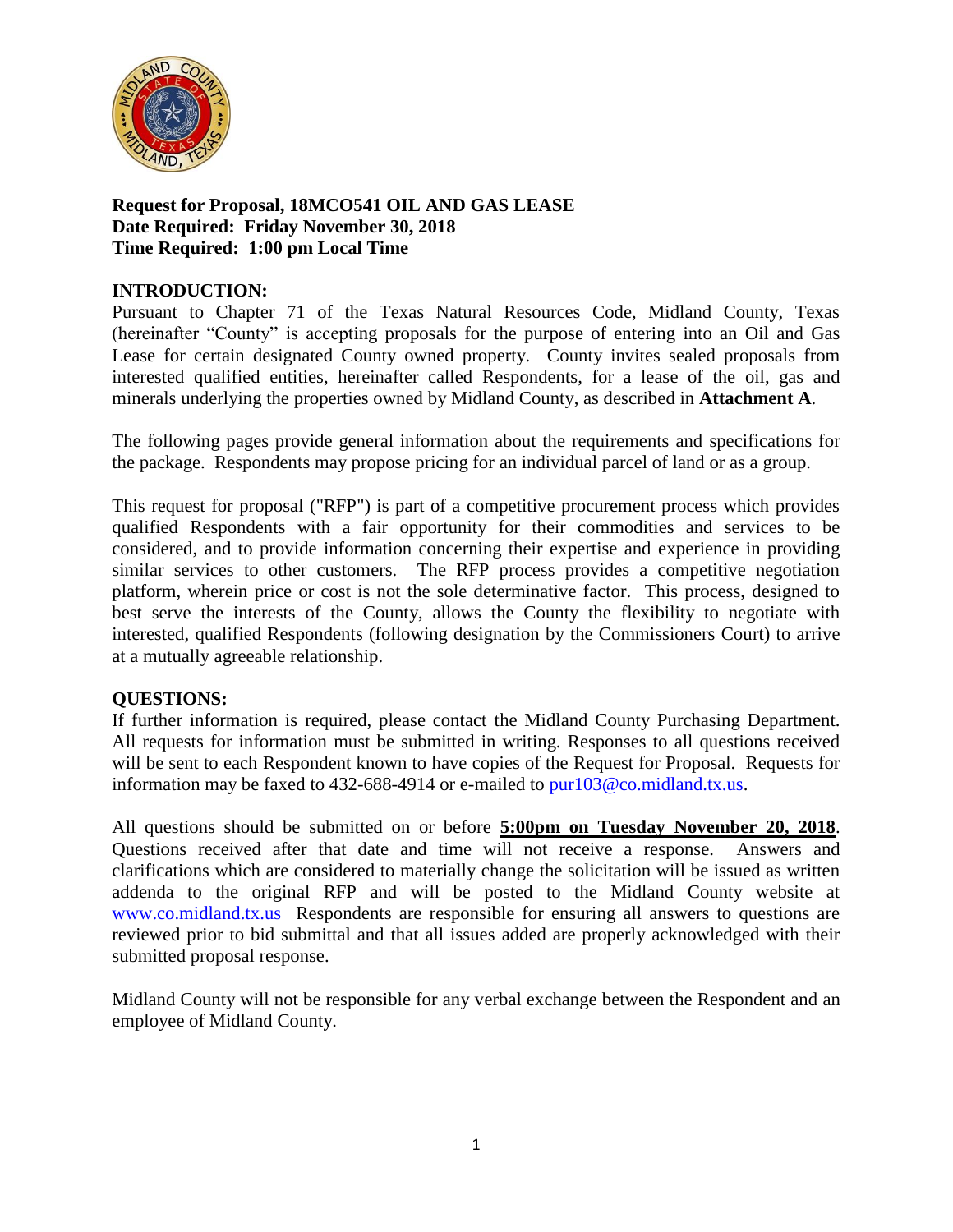#### **COPIES AND RECEIPT:**

Please submit one (1) original, three (3) copies, and an electronic copy on USB drive of the proposal. **An executed copy of the Proposal Affidavit SIGNED AND NOTARIZED (Page 7) must be included in each submission.** Please note that if no Proposal Affidavit is included, **the response will be rejected**. Midland County is exempt from all state and federal taxes. Tax exempt certificates are available upon request.

All responses should be submitted in a sealed envelope, marked on the outside**,** 

## **18MCO541 OIL AND GAS LEASE FOR MIDLAND COUNTY PROPERTY**

## **Company Name**

**\_\_\_\_\_\_\_\_\_\_\_\_\_\_\_\_\_\_\_\_\_\_\_\_**

Responses must be received by **1:00pm Local Time on Friday November 30, 2018.** Late proposals will be rejected and returned without being opened. The clock in the Purchasing Agent's office is the official time piece for this submission. If interested, Contractors may use mail or express systems to deliver their proposal to the Purchasing Department; but they should insure that they are tendered to the carrier in plenty of time to reach the Purchasing Department by the time and date required. Facsimile transmitted proposals shall not be accepted.

**SUBMISSION LOCATION:** All bids which are mailed, shipped, delivered, etc. should be addressed as follows:

> **Midland County Purchasing Department** Midland County Courthouse Attention: Kristy Engeldahl, Purchasing Agent 500 N. Loraine Street, Suite 1101 Midland, Texas 79701

#### **DOCUMENTATION SUBMISSION:**

The respondent must submit all required documentation. Failure to provide requested information may result in rejection of the proposal.

#### **ALTERATION OF PROPOSAL:**

A proposal may be altered, modified or amended by a Respondent at any time, prior to the time and date set forth above as the submission deadline. Alterations, modifications or amendments to a proposal must be made in the offices of the Purchasing Department. Any interlineations, alteration or erasure made on a proposal before the submission deadline must be initialed by the signer of the proposal, guaranteeing authenticity. A proposal may not be altered, modified or amended after the submission deadline.

#### **WITHDRAWAL:**

A proposal may not be withdrawn or canceled by the respondent for a period of sixty (60) days following the date designated for the receipt of proposals, and respondent so agrees upon submittal of their proposal.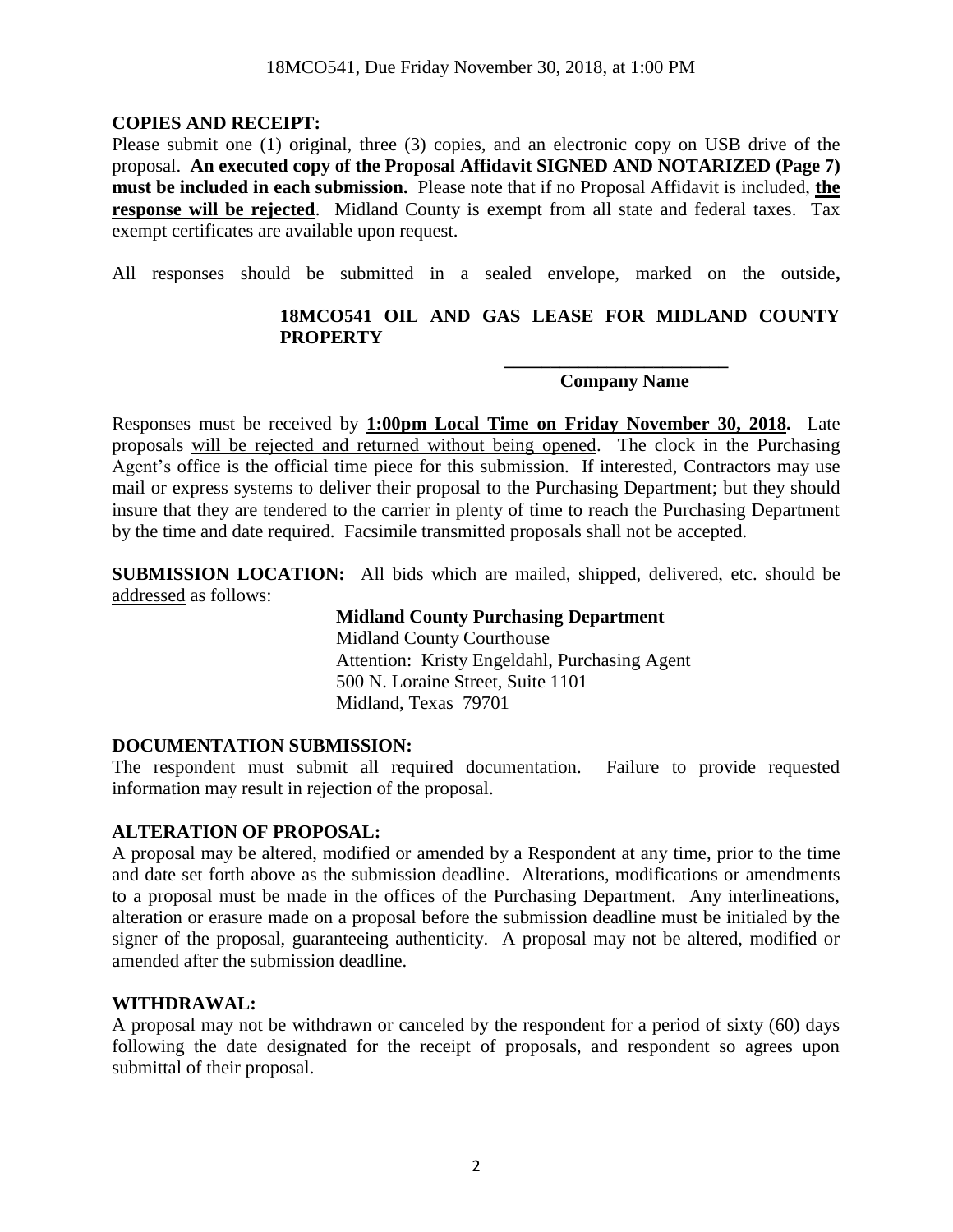## **CONFLICT OF INTEREST:**

No public official shall have interest in this contract, in accordance with Vernon's Texas Codes annotated Local Government Code Title 5, Subtitle C, Chapter 171. Respondent is required to sign the affidavit form included in Proposal documents.

## **SILENCE OF SPECIFICATIONS:**

The apparent silence of these specifications as to any detail of the apparent omission from it of a detailed description concerning any point, shall be regarded as meaning that only the best commercial practices are to prevail. All interpretations of these specifications shall be made on the basis of this statement.

# **CONFIDENTIALITY:**

Contents of the proposals will remain confidential until the contract is awarded. At that time the contents will be made public under the Texas Public Information Act; except for any portion of a proposal which has been clearly marked as a trade secret or proprietary data (the entire proposal may not be so marked).

If a proposal includes any proprietary content or information that the Respondent does not want disclosed to the public, such content or information must be clearly identified on every page on which it is found. Content or information so identified will be used by Fort Bend County officials and representatives solely for the purpose of evaluating proposals and conducting contract negotiations.

Proposals will be opened, and the name of the firm submitting the proposal read aloud, acknowledged, at **1:05pm on Friday November 30, 2018**, in the Purchasing Department Conference Room located in the Midland County Courthouse, Suite 1101. All respondents or other interested parties are invited to attend the opening.

Respondents are hereby notified that the Owner strictly adheres to all statutes, court decisions, and opinions of the Texas Attorney General with respect to disclosure of public information.

# **ADDITIONAL INFORMATION AND DEMONSTRATION, NEGOTIATIONS:**

Prior to award, selected Respondents may be asked to provide further information concerning their proposal, up to and including presentations/demonstrations. The Midland County Commissioners Court reserves the right to reject any and all proposals or waive formalities as deemed in the best interests of Midland County. The County may also enter into discussions and revisions of proposals after submission and before award for the purpose of obtaining the best and final offer, and to accept the proposal deemed most advantageous to Midland County.

This request for proposal (RFP) is part of a competitive procurement process which is designed to best serve the interests of the County in obtaining complicated commodities and/or services. It also provides interested Contractors with a fair opportunity for their goods and services to be considered. The RFP process is designed to be a competitive negotiation platform, where price is not required to be the sole determinative factor. Also, the County has the flexibility to negotiate with interested Respondents to arrive at a mutually agreeable relationship. Negotiations will be arranged with Respondents in a hierarchal order, starting with the Respondent selected as the primary. If a contract cannot be negotiated, negotiations will,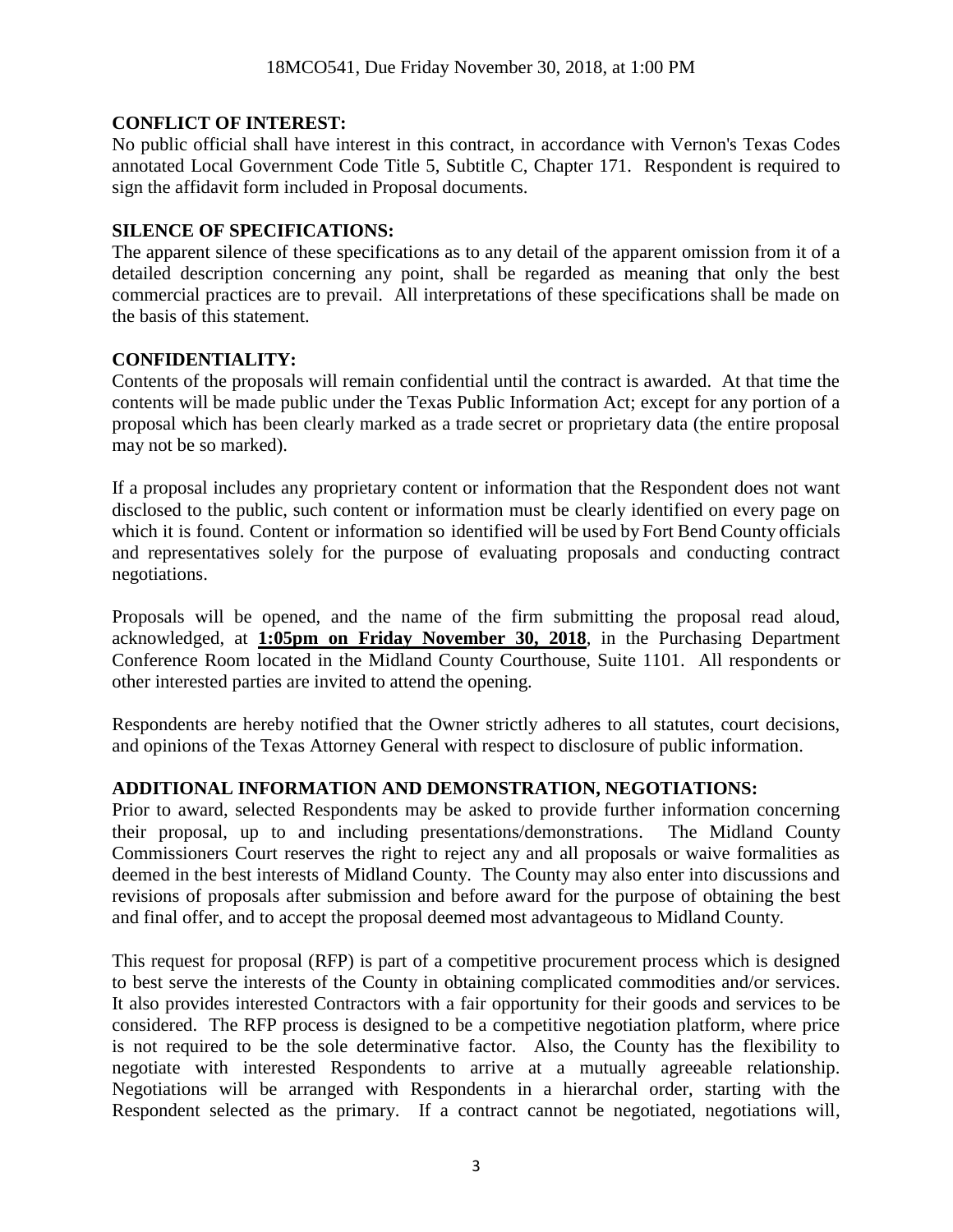formally and in writing, end with that Respondent and proceed to move to the second Respondent, and so forth until a contract is negotiated.

### **RIGHTS OF THE CONTRACTING AUTHORITY:**

Midland County reserves the right to withdraw this RFP at any time and for any reason. Midland County also has the right to terminate its selection process at any time and to reject all responses, or all proposals. Receipt of the proposal materials by Midland County or submission of a proposal to Midland County confers no rights upon the Respondent nor obligates Midland County in any manner.

All costs associated with the preparation or submittal of proposals shall be borne by the Respondent, and no cost shall be sustained by Midland County.

## **ORAL COMMITMENT:**

Respondents should clearly understand that any verbal representations made or assumed to be made during any discussions held between representatives of a Respondent and any Midland County personnel or official are not binding on Midland County.

### **WAIVER OF CLAIMS:**

Submission of a proposal indicates Respondent's acceptance of the evaluation technique and Respondent's recognition that some subjective judgments must be made by the County during the determination of qualification.

#### **SELECTION CRITERIA:**

Price is a primary consideration, however, it is not the only consideration to be used in the selection. The history of Respondent and the service to be provided is also of major importance. Midland County will require that the successful Respondent provide a representative for all County related business, service, billing, installation, activation and termination of said service.

#### **ORDINANCES AND PERMITS:**

The Contractor/Respondent agrees, during the performance of the work, to comply with all applicable Federal, State, or local code and ordinances.

#### **INVOICES:**

Any and all notices or other communications required or permitted by any contract awarded as a result of this RFP shall be served on or given to Midland County, in writing, by personal delivery to the Purchasing Agent of Midland County, Texas, or by deposit with the United States Mail, postage prepaid, registered or certified mail, return receipt requested, addressed to the Midland County Purchasing Agent 500 N. Loraine Suite 1101 Midland, TX 79701, or at such other address as may have been specified by written notice to Respondent.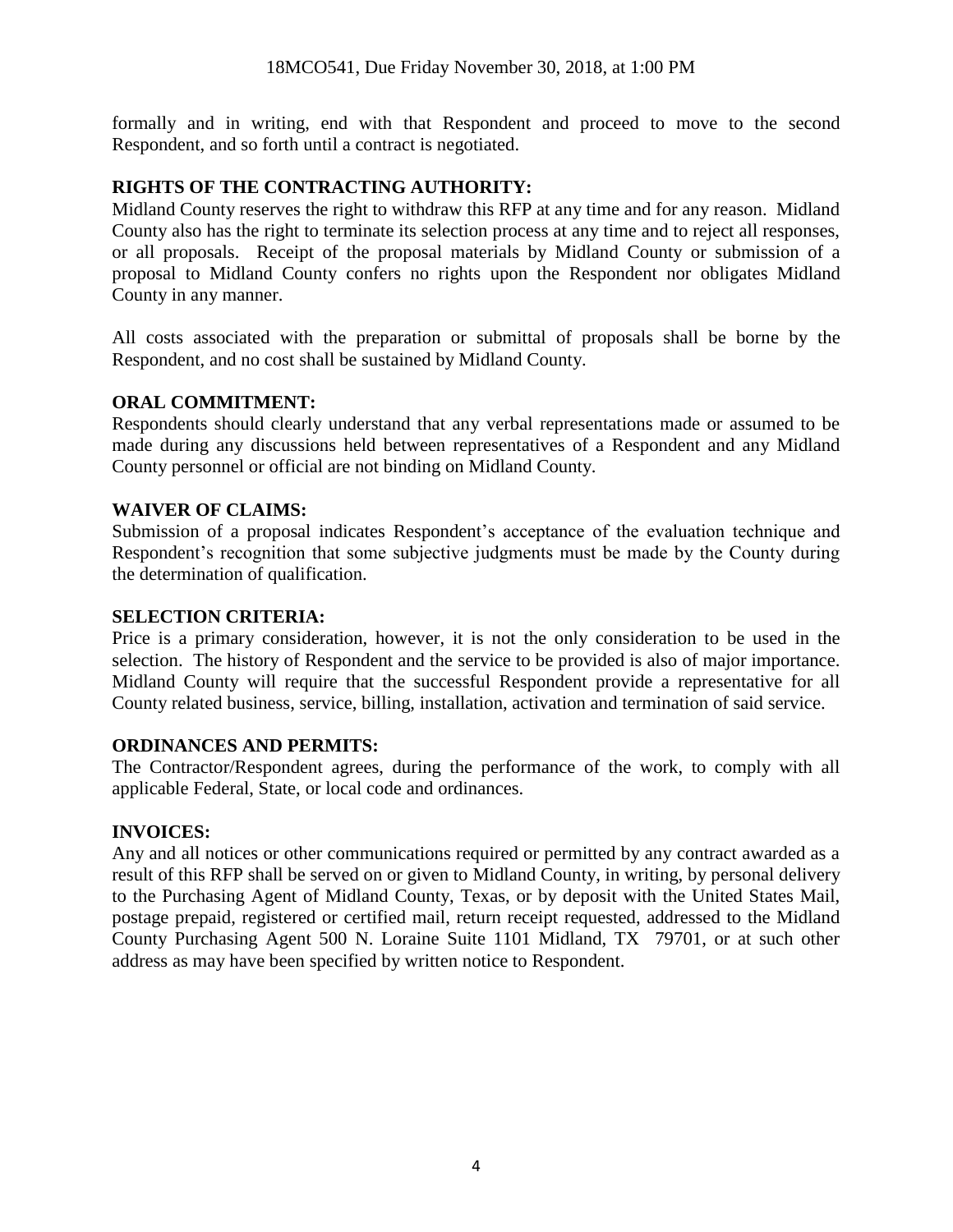### **INSURANCE:**

The awarded Respondent will maintain such insurance as will protect the Respondent and the County from claims under the Workers' Compensation Acts, and any amendments thereof, and from any other claims for damages from personal injury, including death, which may arise from operations under this agreement, whether such operations be by themselves or by any sub-Contractor, or anyone directly or indirectly employed by either of them. Current Certificate of such insurance shall be furnished to Midland County and shall show all applicable coverage(s). Any subcontractor must adhere to the same requirements listed above and below (with the exception of the pollution liability).

### **Other insurance requirements are:**

-General Liability (including completed operations) with a \$1,000,000 per occurrence limit and \$2,000,000 general aggregate.

-Commercial Automobile Liability with a limit of no less than \$1,000,000. The coverage will also extend liability to hired and non-owned autos.

-Workers' Compensation with limit of \$1,000,000 for Employers Liability.

-We also require a minimum umbrella (or follow form excess policy covering over general liability, auto liability and workers compensation) of no less than \$2,000,000.

-Pollution liability coverage for any cleanup cost and damage to third parties in an amount of no less than \$1,000,000 per occurrence.

Midland County will require the selected Respondent to name Midland County as an additional for both the general liability and auto liability. A waiver of subrogation in favor of the County is required for the workers compensation. If the additional insured status or waiver of subrogation is not blanket, please send a copy of the actual endorsements prior to commencement of any work.

Midland County will require the selected Respondent to name Midland County as an additional insured and provide a waiver of subrogation prior to making a contract. All insurance must be placed through an insurance carrier licensed to operate in Texas and have an AM Best Rating greater than A-VI.

## **INDEMNIFICATION:**

The Respondent shall defend, indemnify and save whole and harmless the County and all its officers, agents and employees from and against any and all demands, claims, suits, or causes of action of any character, name, kind or description brought for, or on account of, arising out of or in connection with the Respondent's performance or non-performance of any obligation of Respondent or any negligent act, misconduct or omission of the Respondent in the performance of its contractual obligations. The Respondent shall defend, indemnify, save, and hold harmless the County and its officers, agents, representatives and employees from and against any and all demands, claims, suits, or causes of action of any character, name, kind or description brought for, on account of, arising out of or in connection with Respondent's product or service.

## **STATUS OF INDEPENDENT CONTRACTOR:**

Respondent shall be considered an independent contractor, for all purposes. Respondent will not at any time, directly or indirectly, act as an agent, servant, representative or employee of the County. Respondent will not take any action which is intended to create any commitments, duties, liabilities or obligations on behalf of the County, without prior written consent of the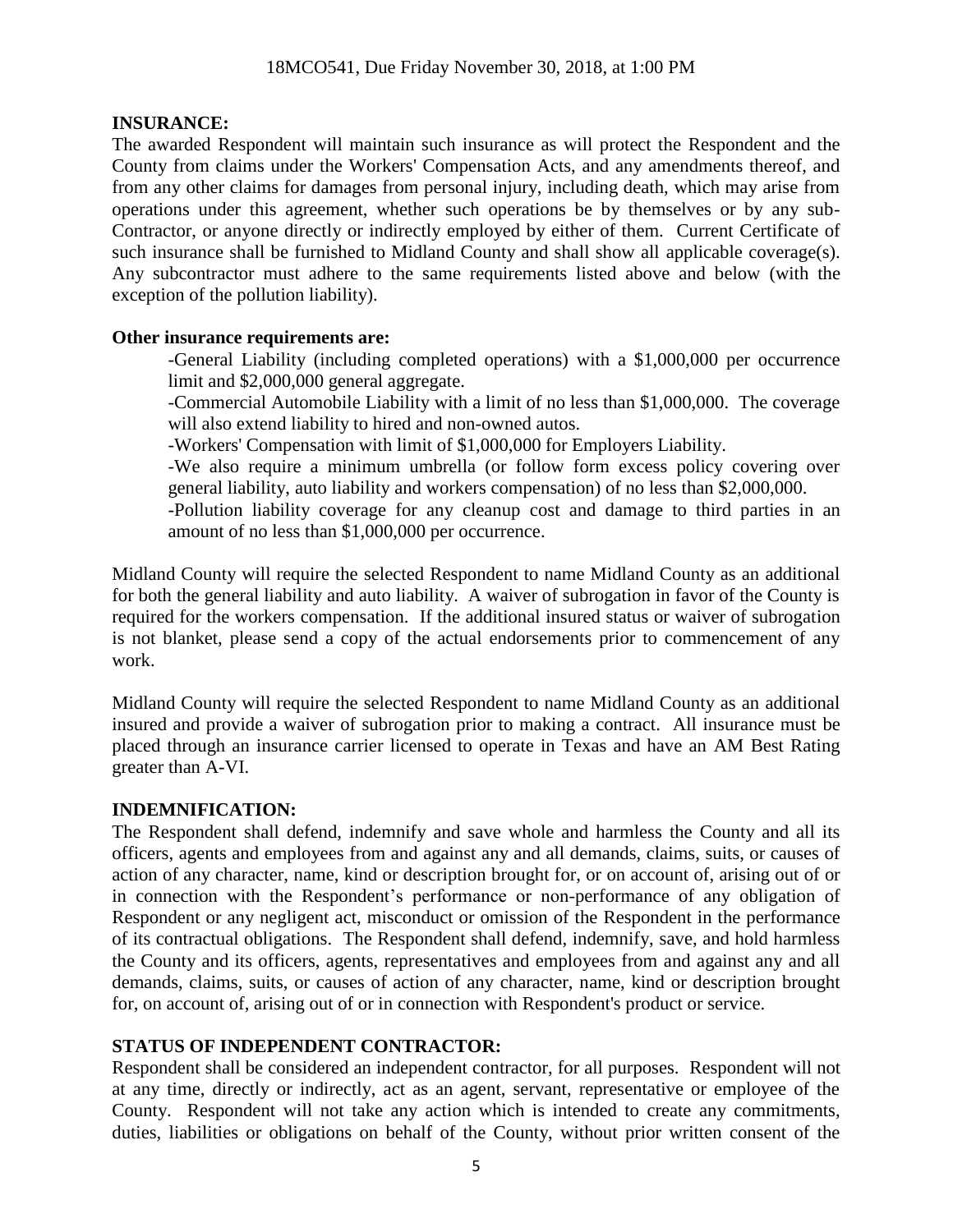County.

# **PARTIAL INVALIDITY:**

In the event any one or more of the provisions contained in this RFP or any contract resulting therefore, for any reason, be held to be invalid, illegal or unenforceable in any respect, such invalidity, illegality or unenforceability shall not affect any other provision of this RFP or any contract resulting therefore and this RFP or the contract resulting therefore shall be construed as if such invalid, illegal or unenforceable provision had never been contained herein.

## **CONTRACT TERMINATION:**

Non-performance of the Respondent/Contractor in terms of specifications or noncompliance with terms of this contract shall be basis for termination of the contract by the County. Termination in whole or in part, by the County may be made at its option and without prejudice to any other remedy to which it may be entitled at law or in equity, or elsewhere under this contract, by giving (60) sixty days written notice to the Contractor/Respondent with the understanding that all work being performed under this contract shall cease upon the date specified in such notice. The County shall not pay for work, equipment, services or supplies which are unsatisfactory. Contractor/Respondent may be given reasonable opportunity prior to termination to correct any deficiency. This, however, shall in no way be construed as negating the basis for termination for non-performance. The right to terminate the notice thereof is controlled by these proposal specifications and is not subject to being altered by contract.

## **LAW GOVERNING:**

The parties under contract shall be subject to all Federal laws and regulations, and all rules and regulations of the State of Texas. The laws of the State of Texas shall govern the interpretation and application of the contract; regardless of where any disagreement over its terms should arise or any case of action arise.

# **VENUE:**

It is hereby agreed that the contract will be made in Midland, Midland County, Texas, and any dispute arising as a result of it shall be governed by the laws of the State of Texas for the purpose of any law suit, and the parties agree that such lawsuit shall be brought in Midland County, Texas.

## **ASSIGNMENT:**

The Contractor shall not sell, assign transfer or convey this contract in whole or in part, without the prior written consent of the County.

# **BUSINESS CHANGE DISCLOSURE:**

The Vendor shall immediately disclose any knowledge of a business change (i.e., name change, change in ownership, etc.) that will take place during the duration of this contract.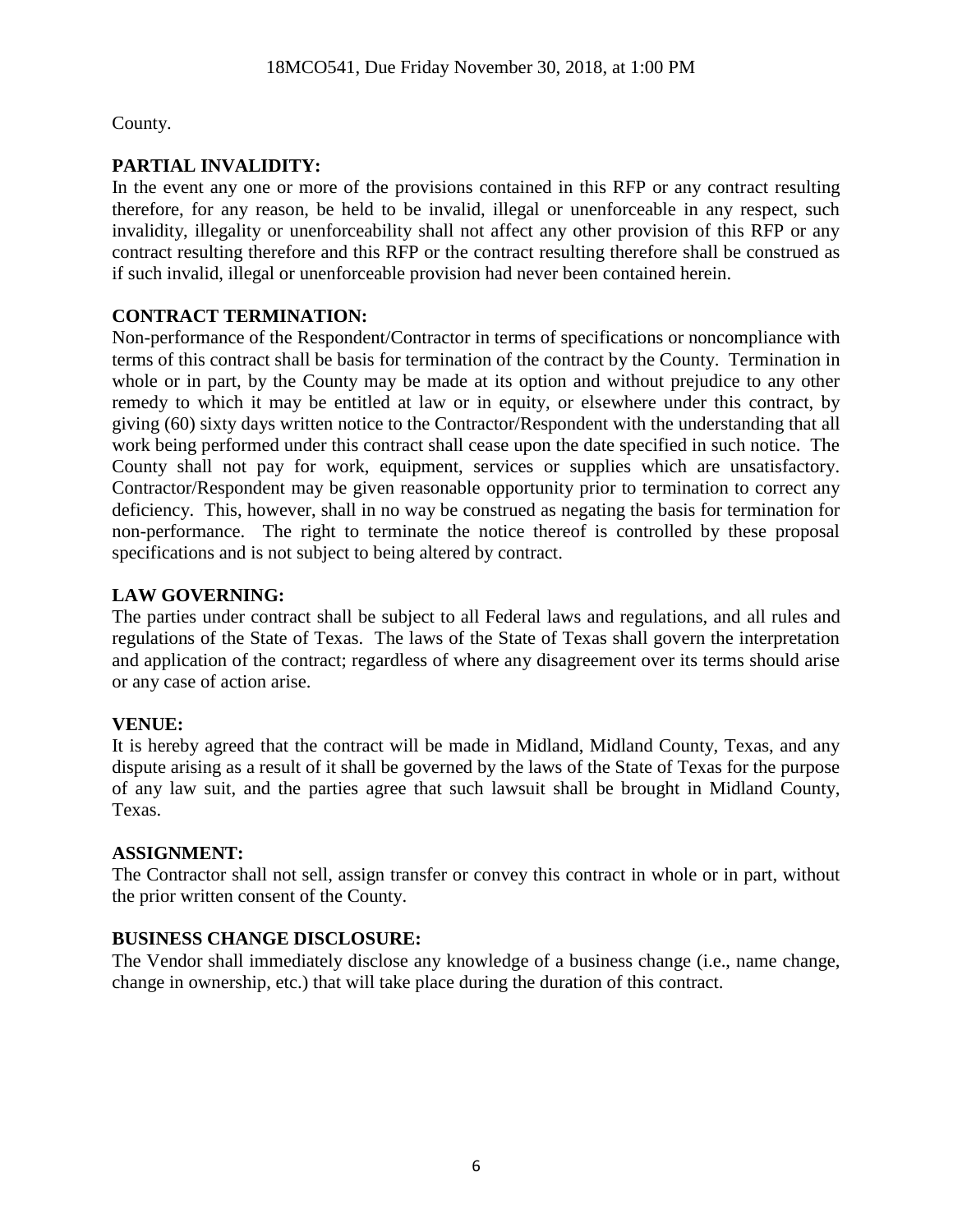#### **REQUIRED FORM COMPANY AFFIDAVIT**

The affiant, \_\_\_\_\_\_\_\_\_\_\_\_\_\_\_\_\_\_\_\_\_\_\_\_\_\_\_states with respect to this submission to County:

I (we) hereby certify that if the contract is awarded to our firm that no member or members of the governing body, elected official or officials, employee or employees of said County, or any person representing or purporting to represent the County, or any family member including spouse, parents, or children of said group, has received or has been promised, directly or indirectly, any financial benefit, by way of fee, commission, finder's fee or any other financial benefit on account of the act of awarding and/or executing a contract.

I hereby certify that I have full authority to bind the company and that I have personally reviewed the information contained in the RFP and this submission, and all attachments and appendices, and do hereby attest to the accuracy of all information contained in this submission, including all attachments and exhibits.

I acknowledge that any misrepresentation will result in immediate disqualification from any consideration in the submission process.

I further recognize that County reserves the right to make its award for any reason considered advantageous to the County. The company selected may be without respect to price or other factors.

| Signature                                                                                  |                                                                                      |  |
|--------------------------------------------------------------------------------------------|--------------------------------------------------------------------------------------|--|
| Name                                                                                       | Phone $\frac{1}{\sqrt{1-\frac{1}{2}}\sqrt{1-\frac{1}{2}}\left(1-\frac{1}{2}\right)}$ |  |
| Title                                                                                      |                                                                                      |  |
| Firm Name<br>Type of business organization (corporation, LLC, partnership, proprietorship) |                                                                                      |  |
|                                                                                            |                                                                                      |  |
| County, State, Zip                                                                         |                                                                                      |  |
|                                                                                            |                                                                                      |  |

Notary Seal Below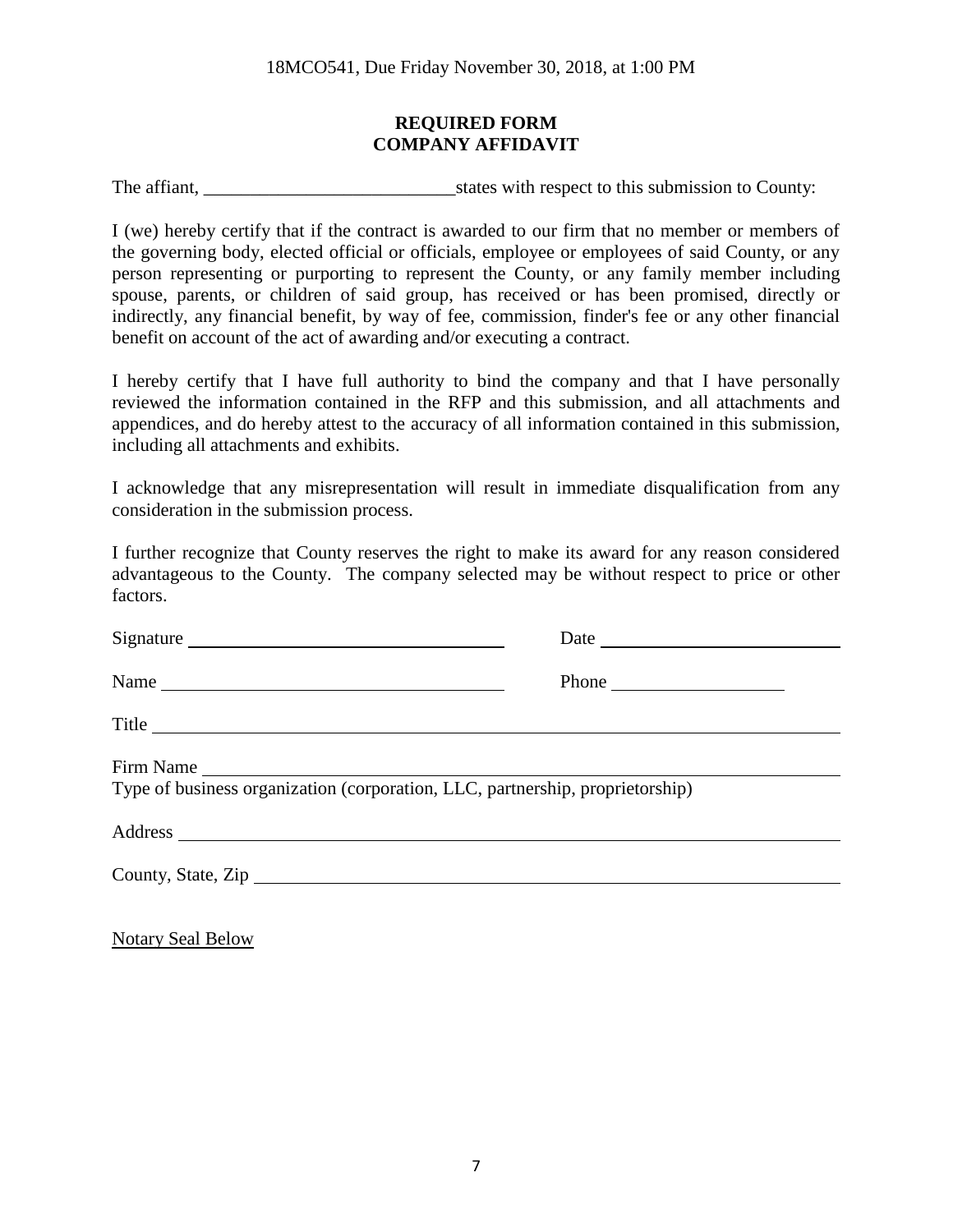## **SPECIFICATION**

### **PURPOSE:**

County is seeking sealed proposals for a lease of the oil, gas and minerals underlying the properties owned by Midland County specified in this document.

### **LEASE:**

The lease entered into as a result of this Request for Proposals will be a Non Surface Use Oil, Gas and Mineral Lease. No drilling or other activities will be allowed on the surface of any property owned by Midland County. No drilling or other activities will be allowed on the surface of any property owned by any other governmental entity without express written permission from that governmental.

### **PROPERTIES:**

County does not make any representations or guarantees regarding the number of net mineral acres it owns in the designated properties. Each Respondent has the responsibility of performing the necessary research and due diligence to reach its own conclusion regarding this information.

#### **SUBMISSION:**

The following information must be provided with your submitted response:

- At least 2 commercial references.
- Name, address, and contact information for your company.
- Identify any Oil, Gas or Mineral leases with other Governmental entities in Texas.
- Documentation to show your legal right to do business in the State of Texas.
- Provide biographies of the principals of your organization, including experience in the oil and gas industry.
- Provide information regarding your experience in drilling and production in Texas. This should include the number of wells per county and the quality of your services, and your financial ability to provide the requested services and to comply with all applicable laws and regulations.
- Identify any times within the past five (5) years that you organization has been cited for any legal or regulatory violations by the State of Texas or any other government agency. For any instances listed, provide the status or result.

#### **EVALUATION PROCESS:**

The County will award the lease to the Respondent that submits a response which represents the highest and best value to the County. The best value shall not be based solely upon price but will include an examination of all information submitted by Respondent. Each parcel of land may be awarded to separate Respondents.